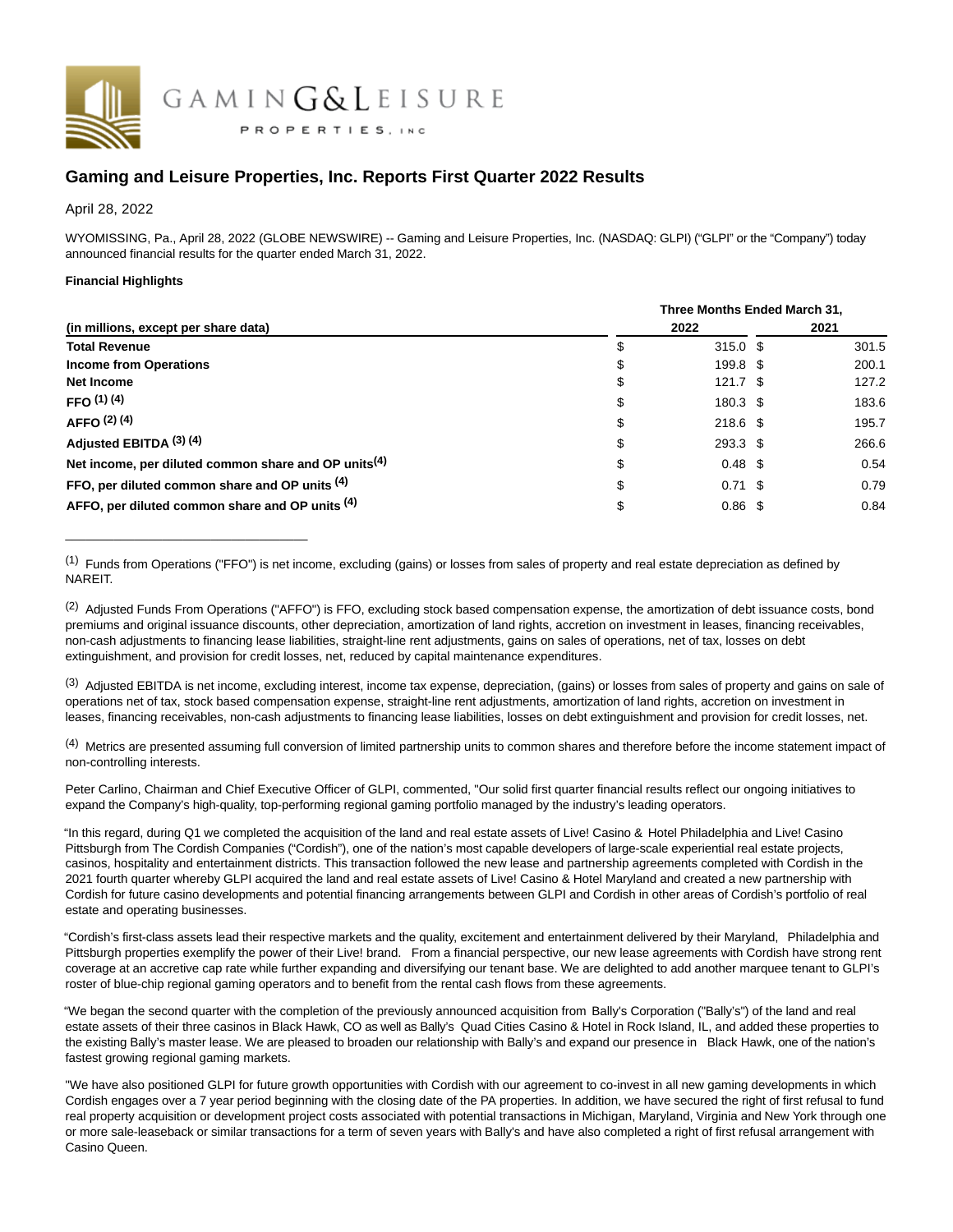"Looking forward, GLPI is well positioned to drive further growth based on our growing broad portfolio of blue-chip regional gaming assets, close relationships with our tenants, our rights and options to participate in select tenants' future growth and expansion initiatives, and our ability to structure and finance transactions that we believe will be accretive to rental cash flows. We believe these factors will support our ability to increase our cash dividends and further our goal of enhancing long-term shareholder value."

# **Recent Developments**

- On April 1, 2022, GLPI completed its previously announced acquisition from Bally's (NYSE: BALY) of the land and real estate assets of Bally's three Black Hawk casinos in Black Hawk, Colorado, and Bally's Quad Cities Casino & Hotel in Rock Island, Illinois, for total consideration of \$150 million. These properties were added to the Bally's Master Lease, with the rent for the Bally's Master Lease increased by \$12.0 million on an annual basis. The rent is subject to contractual escalations based on the Consumer Price Index ("CPI"), with a 1% floor and a 2% ceiling, subject to the CPI meeting a 0.5% threshold.
- Bally's agreed to acquire both GLPI's non-land real estate assets and Penn National Gaming, Inc.'s (NASDAQ: PENN) ("Penn") outstanding equity interests in Tropicana Las Vegas Hotel and Casino, Inc. (the "Tropicana Las Vegas") for an aggregate cash acquisition price of \$150 million. GLPI will retain ownership of the land and concurrently enter into a 50-year ground lease with Bally's for an initial annual rent of \$10.5 million. The ground lease will be supported by a Bally's corporate guarantee and cross-defaulted with the Bally's Master Lease. The transaction is expected to close in the second half of 2022.
- On March 1, 2022, GLPI completed the acquisition of the land and real estate assets of Live! Casino & Hotel Philadelphia ("Live! Philadelphia") and Live! Casino Pittsburgh ("Live! Pittsburgh") from Cordish for total consideration of approximately \$689 million (inclusive of transaction costs). The Company funded the acquisition by assuming approximately \$423 million in debt (which the Company repaid), and issuing approximately \$137 million of operating partnership units (3.0 million total units), with the balance paid from cash on hand, which was in part generated by its December issuance of senior unsecured notes and common stock.
- Simultaneous with the March 1, 2022 closing of the above transaction, the Company entered into a master lease with Cordish (the "Pennsylvania Live! Master Lease"), pursuant to which Cordish will continue its ownership, control and management of the operations of Live! Philadelphia and Live! Pittsburgh. The Pennsylvania Live! Master Lease has an initial annual rent of \$50.0 million and an initial term of 39 years, with a maximum term of 60 years, inclusive of tenant renewal options, as well as a fixed annual lease escalation of 1.75% on the entirety of rent commencing on the lease's second anniversary.
- On December 29, 2021, the Company completed the acquisition of the land and real estate assets of Live! Casino & Hotel Maryland ("Live! Maryland") from Cordish for total consideration of \$1.16 billion (inclusive of transaction costs). Cordish and the Company entered into a lease with Cordish (the "Maryland Live! Lease"), pursuant to which Cordish will continue its ownership, control and management of the operations of Live! Maryland. The Maryland Live! Lease has an initial annual rent of \$75 million and an initial term of 39 years, with a maximum term of 60 years, inclusive of tenant renewal options, as well as a fixed annual lease escalation of 1.75% on the entirety of rent commencing on the leases' second anniversary. The transaction also includes a partnership on future Cordish casino developments, as well as potential financing partnerships between GLPI and Cordish in other areas of Cordish's portfolio of real estate and operating businesses. GLPI funded the transaction by assuming \$363 million in debt, which was repaid, and issuing \$205 million of operating partnership units (4.35 million total units), with the balance of the consideration from cash on hand, which in part was generated by GLPI's December issuance of senior unsecured notes and common stock.

## **Dividends**

On February 24, 2022, the Company's Board of Directors declared the first quarter dividend of \$0.69 per common share, which was paid on March 25, 2022 to shareholders of record on March 11, 2022.

The Company also completed a special earnings and profits dividend of \$0.24 per share on the Company's common stock related to its sale of the operations of Hollywood Casino Baton Rouge and Hollywood Casino Perryville. This dividend was paid on January 7, 2022, to shareholders of record on December 27, 2021.

## **Portfolio Update**

GLPI's primary business consists of acquiring, financing, and owning real estate property to be leased to gaming operators in triple-net lease arrangements. As of March 31, 2022, GLPI's portfolio consisted of interests in 53 gaming and related facilities, including approximately 35 acres of real estate at Tropicana Las Vegas, the real property associated with 34 gaming and related facilities operated by Penn (excluding the Tropicana Las Vegas), the real property associated with 7 gaming and related facilities operated by Caesars Entertainment, Inc. (NASDAQ: CZR) ("Caesars"), the real property associated with 4 gaming and related facilities operated by Boyd Gaming Corporation (NYSE: BYD) ("Boyd"), the real property associated with 2 gaming and related facilities operated by Bally's, the real property associated with 3 gaming and related facilities operated by Cordish and the real property associated with 2 gaming and related facilities operated by Casino Queen. These facilities are geographically diversified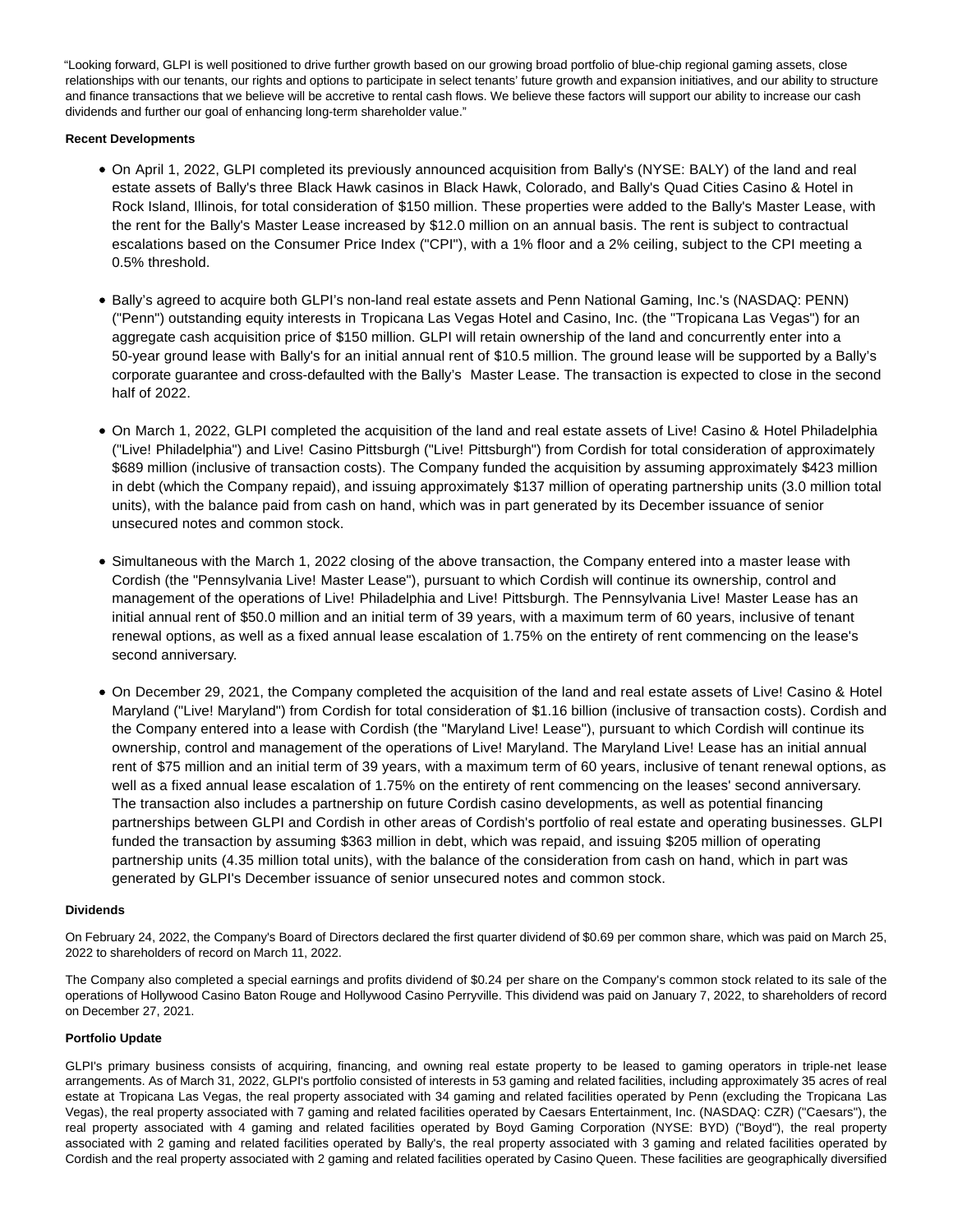across 17 states and contain approximately 28.5 million square feet of improvements.

## **Conference Call Details**

The Company will hold a conference call on April 29, 2022, at 10:00 a.m. (Eastern Time) to discuss its financial results, current business trends and market conditions.

To Participate in the Telephone Conference Call: Dial in at least five minutes prior to start time. Domestic: 1-877/407-0784 International: 1-201/689-8560

Conference Call Playback: Domestic: 1-844/512-2921 International: 1-412/317-6671 Passcode: 13729075 The playback can be accessed through Friday, May 6, 2022.

#### **Webcast**

The conference call will be available in the Investor Relations section of the Company's website at [www.glpropinc.com.](http://www.glpropinc.com/) To listen to a live broadcast, go to the site at least 15 minutes prior to the scheduled start time in order to register, download and install any necessary software. A replay of the call will also be available for 90 days thereafter on the Company's website.

# **GAMING AND LEISURE PROPERTIES, INC. AND SUBSIDIARIES**

# **Consolidated Statements of Operations**

(in thousands, except per share data) (unaudited)

**Three Months Ended March 31,**

|                                                                                   | Triree Months Ended March 31, |           |    |           |
|-----------------------------------------------------------------------------------|-------------------------------|-----------|----|-----------|
|                                                                                   |                               | 2022      |    | 2021      |
| <b>Revenues</b>                                                                   |                               |           |    |           |
| Rental income                                                                     | \$                            | 287,777   | \$ | 263,842   |
| Interest income from investment in leases, financing receivables                  |                               | 27,189    |    |           |
| Total income from real estate                                                     |                               | 314,966   |    | 263,842   |
| Gaming, food, beverage and other                                                  |                               |           |    | 37,701    |
| <b>Total revenues</b>                                                             |                               | 314,966   |    | 301,543   |
| <b>Operating expenses</b>                                                         |                               |           |    |           |
| Gaming, food, beverage and other                                                  |                               |           |    | 19,926    |
| Land rights and ground lease expense                                              |                               | 13,704    |    | 6,733     |
| General and administrative                                                        |                               | 15,732    |    | 16,082    |
| (Gains) or losses from dispositions of property                                   |                               | (51)      |    |           |
| Depreciation                                                                      |                               | 59,129    |    | 58,701    |
| Provision for credit losses, net                                                  |                               | 26,656    |    |           |
| Total operating expenses                                                          |                               | 115,170   |    | 101,442   |
| Income from operations                                                            |                               | 199,796   |    | 200,101   |
| Other income (expenses)                                                           |                               |           |    |           |
| Interest expense                                                                  |                               | (77, 922) |    | (70, 413) |
| Interest income                                                                   |                               | 22        |    | 124       |
| Total other expenses                                                              |                               | (77,900)  |    | (70, 289) |
| Income before income taxes                                                        |                               | 121,896   |    | 129,812   |
| Income tax expense                                                                |                               | 204       |    | 2,628     |
| Net income                                                                        | \$                            | 121,692   | \$ | 127,184   |
| Less: Net income attributable to noncontrolling interest in Operating Partnership |                               | (2, 424)  |    |           |
| Net income attributable to common shareholders                                    | \$                            | 119,268   | \$ | 127,184   |
| Earnings per common share:                                                        |                               |           |    |           |
| Basic earnings attributable to common shareholders                                | \$                            | 0.48      | \$ | 0.55      |
| Diluted earnings attributable to common shareholders                              | \$                            | 0.48      | \$ | 0.54      |

**GAMING AND LEISURE PROPERTIES, INC. AND SUBSIDIARIES**

**Current Year Revenue Detail**

(in thousands) (unaudited)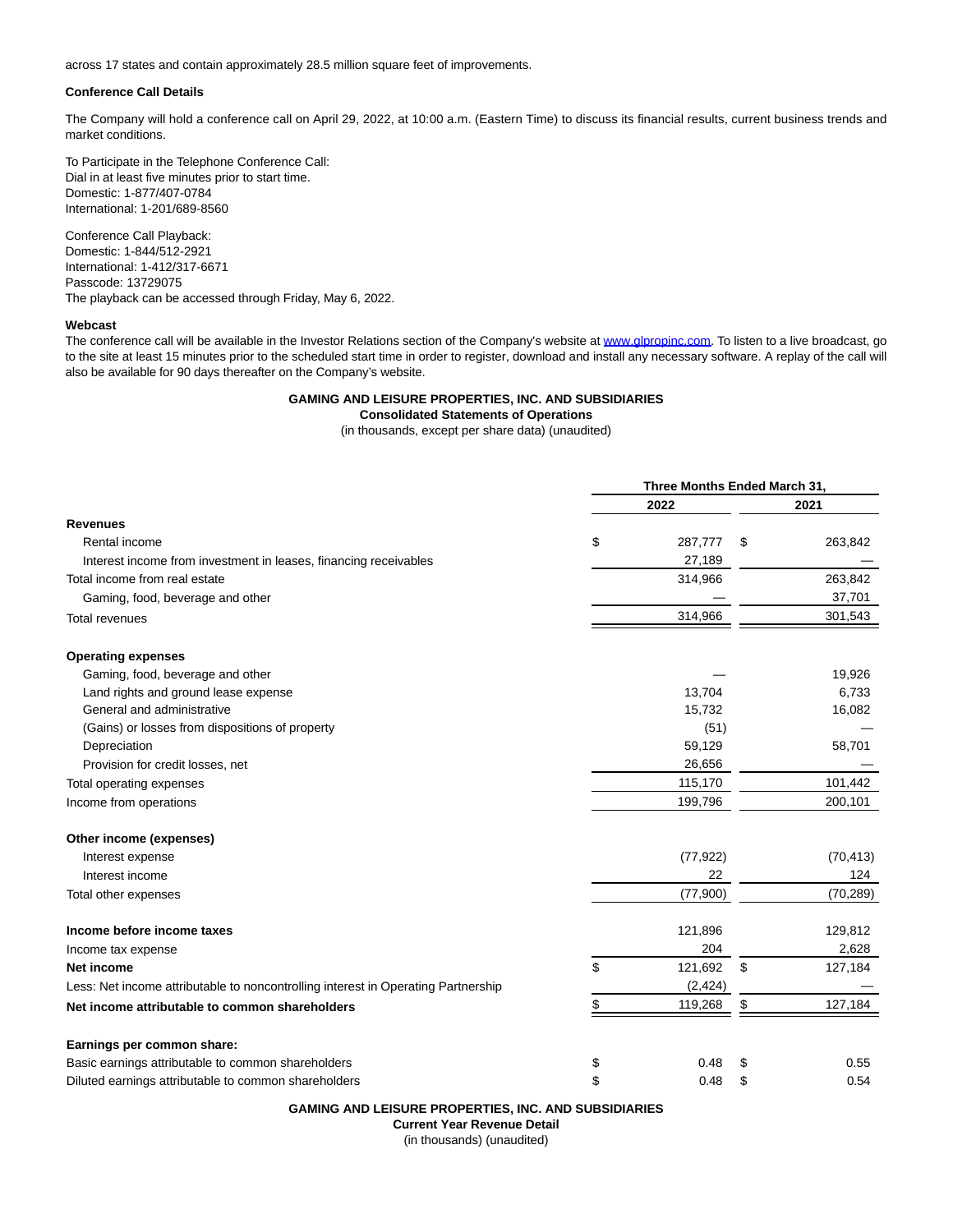|                                   |     |                       |           |            |                     |                             |                | <b>Accretion</b> |         | Total         |
|-----------------------------------|-----|-----------------------|-----------|------------|---------------------|-----------------------------|----------------|------------------|---------|---------------|
|                                   |     | <b>Building</b>       | Land      |            | Total               | <b>Straight-line Ground</b> |                | on               | Other   | income        |
|                                   |     | base                  | base      | Percentage | cash                | rent                        | rent in        | financing        | rental  | from real     |
| Three Months Ended March 31, 2022 |     | rent                  | rent      | rent       |                     | income adjustments revenue  |                | leases           | revenue | estate        |
| Penn Master Lease                 | \$. | 71,249 \$             | 23,492 \$ |            | 23,637 \$118,378 \$ | $2,232$ \$                  | 678 \$         |                  | $-$ \$  | $-$ \$121,288 |
| Amended Pinnacle Master Lease     |     | 57,936                | 17,814    | 6,695      | 82,445              | (4,837)                     | 1,872          |                  |         | 79,480        |
| Penn Meadows Lease                |     | 3,953                 |           | 2,261      | 6,214               | 572                         |                | —                | 134     | 6,920         |
| Penn Morgantown Lease             |     |                       | 762       |            | 762                 |                             |                |                  |         | 762           |
| Penn Perryville Lease             |     | 1,457                 | 486       |            | 1,943               | 60                          |                |                  |         | 2,003         |
| Caesars Master Lease              |     | 15,629                | 5,932     |            | 21,561              | 2,589                       | 378            |                  |         | 24,528        |
| Lumiere Place Lease               |     | 5.772                 |           |            | 5,772               | 544                         |                |                  |         | 6,316         |
| <b>BYD Master Lease</b>           |     | 19,289                | 2,946     | 2,461      | 24,696              | 574                         | 432            |                  |         | 25,702        |
| <b>BYD Belterra Lease</b>         |     | 682                   | 473       | 454        | 1,609               | (303)                       |                |                  |         | 1,306         |
| <b>Bally's Master Lease</b>       |     | 10,000                |           | —          | 10,000              |                             | 2,178          |                  |         | 12,178        |
| Maryland Live! Lease              |     | 18,750                |           |            | 18,750              | —                           | 2,094          | 3,059            |         | 23,903        |
| Pennsylvania Live! Master Lease   |     | 4,167                 |           | –          | 4,167               |                             | 106            | 666              |         | 4,939         |
| Casino Queen Master Lease         |     | 5,529                 |           |            | 5,529               | 112                         |                |                  |         | 5,641         |
| Total                             |     | \$214,413\$ 51,905 \$ |           |            | 35,508 \$301,826 \$ | 1,543                       | 7,738 \$<br>\$ | $3,725$ \$       |         | 134 \$314,966 |

Reconciliation of Net income (GAAP) to FFO, FFO to AFFO, and AFFO to Adjusted EBITDA

Gaming and Leisure Properties, Inc. and Subsidiaries

**CONSOLIDATED**

(in thousands, except per share and share data) (unaudited)

|                                                                                    | Three Months Ended March 31, |             |     |             |  |
|------------------------------------------------------------------------------------|------------------------------|-------------|-----|-------------|--|
|                                                                                    |                              | 2022        |     | 2021        |  |
| Net income                                                                         | \$                           | 121,692     | \$  | 127,184     |  |
| (Gains) or losses from dispositions of property                                    |                              | (51)        |     |             |  |
| Real estate depreciation                                                           |                              | 58,659      |     | 56,389      |  |
| <b>Funds from operations</b>                                                       | \$                           | 180,300     | S.  | 183,573     |  |
| Straight-line rent adjustments                                                     |                              | (1,543)     |     | (828)       |  |
| Other depreciation (1)                                                             |                              | 470         |     | 2,312       |  |
| Provision for credit losses, net                                                   |                              | 26,656      |     |             |  |
| Amortization of land rights                                                        |                              | 5,990       |     | 2,843       |  |
| Amortization of debt issuance costs, bond premiums and original issuance discounts |                              | 2,771       |     | 2,470       |  |
| Stock based compensation                                                           |                              | 7,600       |     | 5,788       |  |
| Accretion on investment in leases, financing receivables                           |                              | (3,725)     |     |             |  |
| Non-cash adjustment to financing lease liabilities                                 |                              | 124         |     |             |  |
| Capital maintenance expenditures (2)                                               |                              | (15)        |     | (438)       |  |
| <b>Adjusted funds from operations</b>                                              | \$                           | 218,628     | S   | 195,720     |  |
| Interest, net (3)                                                                  |                              | 77,230      | S   | 70,289      |  |
| Income tax expense                                                                 |                              | 204         | S   | 2,628       |  |
| Capital maintenance expenditures (2)                                               |                              | 15          | \$  | 438         |  |
| Amortization of debt issuance costs, bond premiums and original issuance discounts |                              | (2,771)     | \$. | (2,470)     |  |
| <b>Adjusted EBITDA</b>                                                             |                              | 293,306     | \$  | 266,605     |  |
| Net income, per diluted common share and OP units                                  | \$                           | 0.48        | S   | 0.54        |  |
| FFO, per diluted common share and OP units                                         | \$                           | 0.71        | S   | 0.79        |  |
| AFFO, per diluted common share and OP units                                        | \$                           | 0.86        | \$  | 0.84        |  |
| Weighted average number of common shares OP units outstanding                      |                              |             |     |             |  |
| Diluted common shares                                                              |                              | 248,041,490 |     | 233,465,063 |  |
| OP units                                                                           |                              | 5,388,276   |     |             |  |
| Diluted common shares and OP units                                                 |                              | 253,429,766 |     | 233,465,063 |  |

(1) Other depreciation includes both real estate and equipment depreciation from the Company's operations at Hollywood Casino Perryville and Hollywood Casino Baton Rouge which were sold in 2021, as well as equipment depreciation from the REIT subsidiaries.

\_\_\_\_\_\_\_\_\_\_\_\_\_\_\_\_\_\_\_\_\_\_\_\_\_\_\_\_

<sup>(2)</sup> Capital maintenance expenditures are expenditures to replace existing fixed assets with a useful life greater than one year that are obsolete, worn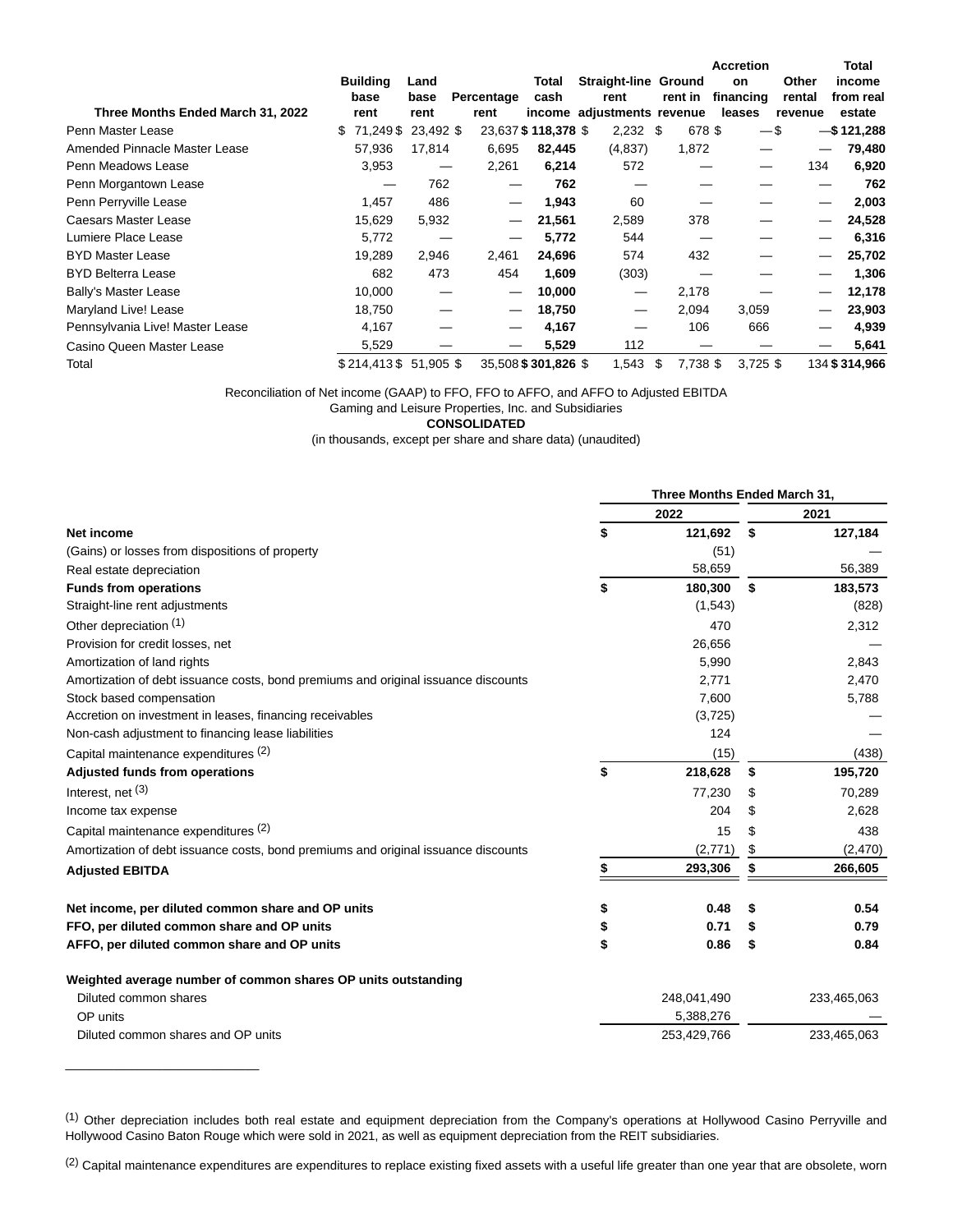\_\_\_\_\_\_\_\_\_\_\_\_\_\_\_\_\_\_\_\_\_\_\_\_\_\_\_\_

(3) Current year amount excludes non-cash interest expense gross up related to the ground lease for the Live! Maryland property.

## Reconciliation of Cash Net Operating Income Gaming and Leisure Properties, Inc. and Subsidiaries **CONSOLIDATED** (in thousands, except per share and share data) (unaudited)

|                                     | <b>Three Months Ended</b><br>March 31, 2022 |
|-------------------------------------|---------------------------------------------|
| <b>Adjusted EBITDA</b>              | 293,306                                     |
| General and administrative expenses | 15,732                                      |
| Stock based compensation            | (7,600)                                     |
| Cash net operating income (1)       | 301.438                                     |

(1) Cash net operating income is rental and other property income less cash property level expenses.

#### **Gaming and Leisure Properties, Inc. and Subsidiaries**

**Consolidated Balance Sheets**

(in thousands, except share and per share data)

|                                                                                                                                                                     | March 31, 2022   |    | December 31, 2021 |
|---------------------------------------------------------------------------------------------------------------------------------------------------------------------|------------------|----|-------------------|
| Assets                                                                                                                                                              |                  |    |                   |
| Real estate investments, net                                                                                                                                        | \$<br>7,721,298  | \$ | 7,777,551         |
| Investment in leases, financing receivables, net                                                                                                                    | 1,867,721        |    | 1,201,670         |
| Assets held for sale                                                                                                                                                | 77,728           |    | 77,728            |
| Right-of-use assets and land rights, net                                                                                                                            | 845,316          |    | 851,819           |
| Cash and cash equivalents                                                                                                                                           | 156,020          |    | 724,595           |
| Other assets                                                                                                                                                        | 52,397           |    | 57,086            |
| Total assets                                                                                                                                                        | \$<br>10,720,480 | \$ | 10,690,449        |
| Liabilities                                                                                                                                                         |                  |    |                   |
| Accounts payable, dividend payable and accrued expenses                                                                                                             | \$<br>3,625      | S  | 63,543            |
| Accrued interest                                                                                                                                                    | 89,189           |    | 71,810            |
| Accrued salaries and wages                                                                                                                                          | 1,990            |    | 6,798             |
| Operating lease liabilities                                                                                                                                         | 183,410          |    | 183,945           |
| Financing lease liabilities                                                                                                                                         | 53,433           |    | 53,309            |
| Long-term debt, net of unamortized debt issuance costs, bond premiums and original issuance                                                                         |                  |    |                   |
| discounts                                                                                                                                                           | 6,555,077        |    | 6,552,372         |
| Deferred rental revenue                                                                                                                                             | 327,525          |    | 329,068           |
| <b>Other liabilities</b>                                                                                                                                            | 37,746           |    | 39,464            |
| <b>Total liabilities</b>                                                                                                                                            | 7,251,995        |    | 7,300,309         |
| Equity                                                                                                                                                              |                  |    |                   |
| Preferred stock (\$.01 par value, 50,000,000 shares authorized, no shares issued or outstanding at<br>March 31, 2022 and December 31, 2021)                         |                  |    |                   |
| Common stock (\$.01 par value, 500,000,000 shares authorized, 247,544,343 and 247,206,937 shares                                                                    |                  |    |                   |
| issued and outstanding at March 31, 2022 and December 31, 2021, respectively)                                                                                       | 2,475            |    | 2,472             |
| Additional paid-in capital                                                                                                                                          | 4,949,638        |    | 4,953,943         |
| Accumulated deficit                                                                                                                                                 | (1,823,139)      |    | (1,771,402)       |
| Total equity attributable to Gaming and Leisure Properties                                                                                                          | 3,128,974        |    | 3,185,013         |
| Noncontrolling interests in GLPI's Operating Partnership (7,366,683 units and 4,348,774 units outstanding<br>at March 31, 2022 and December 31, 2021, respectively) | 339,511          |    | 205,127           |
| <b>Total equity</b>                                                                                                                                                 | 3,468,485        |    | 3,390,140         |
| <b>Total liabilities and equity</b>                                                                                                                                 | \$<br>10,720,480 | \$ | 10,690,449        |

## **Debt Capitalization**

The Company had net debt of \$6.40 billion consisting of \$156.0 million of unrestricted cash and \$6.56 billion in total debt at March 31, 2022. The Company's debt structure as of March 31, 2022 was as follows: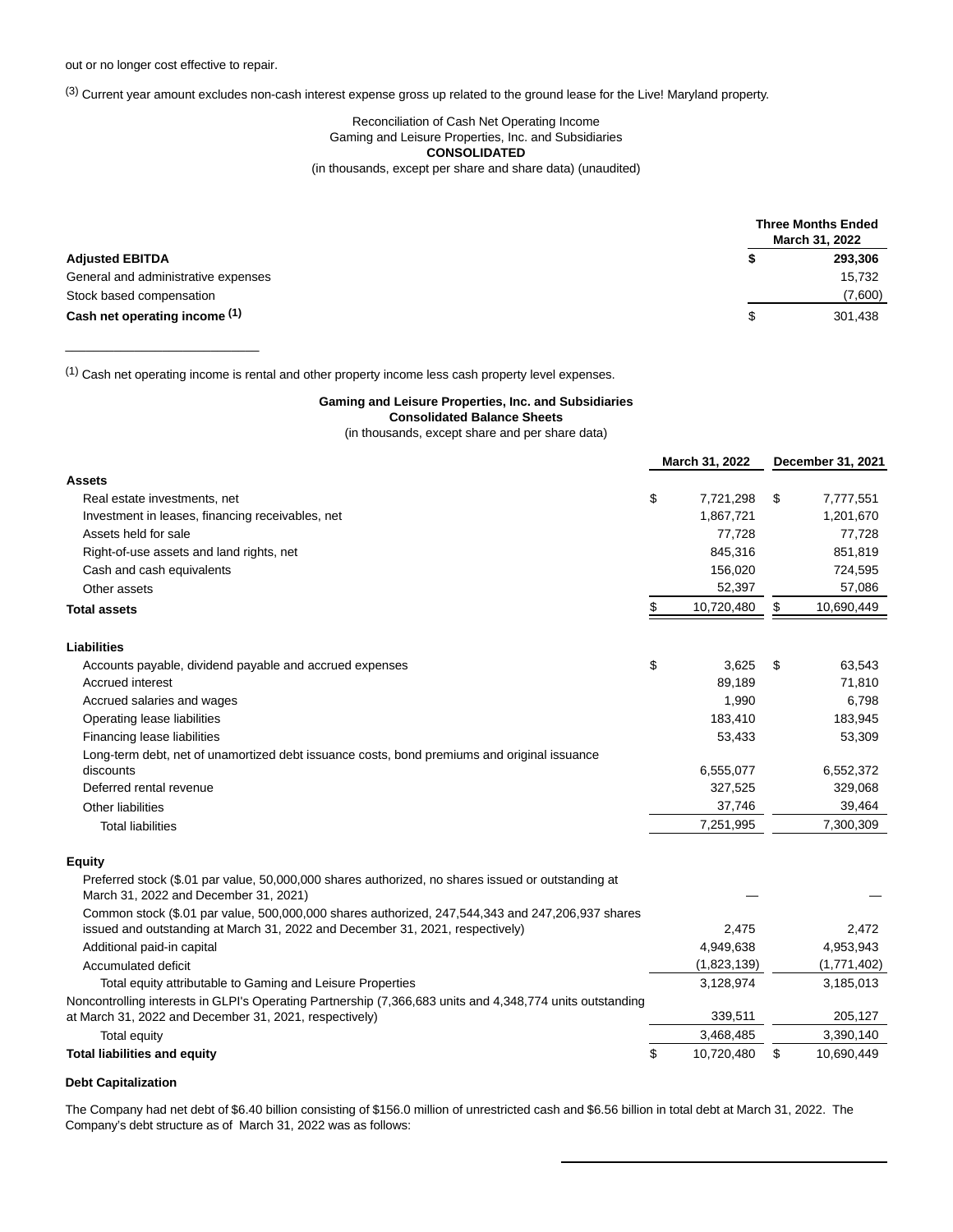|                                                                                                                | Years to        |                      |                |
|----------------------------------------------------------------------------------------------------------------|-----------------|----------------------|----------------|
|                                                                                                                | <b>Maturity</b> | <b>Interest Rate</b> | <b>Balance</b> |
|                                                                                                                |                 |                      | (in thousands) |
| Unsecured \$1,175 Million Revolver Due May 2023 (1)                                                            | 1.1             | $-\%$                |                |
| Unsecured Term Loan A-2 Due May 2023 <sup>(1)</sup>                                                            | 1.1             | 1.95%                | 424,019        |
| Senior Unsecured Notes Due November 2023                                                                       | 1.6             | 5.38%                | 500,000        |
| Senior Unsecured Notes Due September 2024                                                                      | 2.4             | 3.35%                | 400,000        |
| Senior Unsecured Notes Due June 2025                                                                           | 3.2             | 5.25%                | 850,000        |
| Senior Unsecured Notes Due April 2026                                                                          | 4.0             | 5.38%                | 975,000        |
| Senior Unsecured Notes Due June 2028                                                                           | 6.2             | 5.75%                | 500,000        |
| Senior Unsecured Notes Due January 2029                                                                        | 6.8             | 5.30%                | 750,000        |
| Senior Unsecured Notes Due January 2030                                                                        | 7.8             | 4.00%                | 700,000        |
| Senior Unsecured Notes Due January 2031                                                                        | 8.8             | 4.00%                | 700,000        |
| Senior Unsecured Notes Due January 2032                                                                        | 9.8             | 3.25%                | 800,000        |
| Other                                                                                                          | 4.4             | 4.78%                | 690            |
| Total long-term debt                                                                                           |                 |                      | 6,599,709      |
| Less: unamortized debt issuance costs, bond premiums and original issuance discounts                           |                 |                      | (44, 632)      |
| Total long-term debt, net of unamortized debt issuance costs, bond premiums and<br>original issuance discounts |                 |                      | 6,555,077      |
| <b>Weighted average</b>                                                                                        | 5.5             | 4.49%                |                |

(1) The rate on the term loan facility and revolver is LIBOR plus 1.50%.

# **Rating Agency - Issue Rating**

\_\_\_\_\_\_\_\_\_\_\_\_\_\_\_\_\_\_\_\_\_\_\_\_\_\_\_\_\_\_\_\_

| <b>Rating Agency</b> | Rating |
|----------------------|--------|
| Standard & Poor's    | BBB-   |
| Fitch                | BBB-   |
| Moody's              | Ba1    |

# **Properties**

| <b>Description</b>                                    | Location             | <b>Date Acquired</b> | <b>Tenant/Operator</b> |
|-------------------------------------------------------|----------------------|----------------------|------------------------|
| <b>PENN Master Lease (19 Properties)</b>              |                      |                      |                        |
| Hollywood Casino Lawrenceburg                         | Lawrenceburg, IN     | 11/1/2013            | <b>PENN</b>            |
| Hollywood Casino Aurora                               | Aurora, IL           | 11/1/2013            | <b>PENN</b>            |
| Hollywood Casino Joliet                               | Joliet, IL           | 11/1/2013            | <b>PENN</b>            |
| Argosy Casino Alton                                   | Alton, IL            | 11/1/2013            | <b>PENN</b>            |
| Hollywood Casino Toledo                               | Toledo, OH           | 11/1/2013            | <b>PENN</b>            |
| <b>Hollywood Casino Columbus</b>                      | Columbus, OH         | 11/1/2013            | <b>PENN</b>            |
| Hollywood Casino at Charles Town Races                | Charles Town, WV     | 11/1/2013            | <b>PENN</b>            |
| Hollywood Casino at Penn National Race Course         | Grantville, PA       | 11/1/2013            | <b>PENN</b>            |
| M Resort                                              | Henderson, NV        | 11/1/2013            | <b>PENN</b>            |
| Hollywood Casino Bangor                               | Bangor, ME           | 11/1/2013            | <b>PENN</b>            |
| Zia Park Casino                                       | Hobbs, NM            | 11/1/2013            | <b>PENN</b>            |
| <b>Hollywood Casino Gulf Coast</b>                    | Bay St. Louis, MS    | 11/1/2013            | <b>PENN</b>            |
| Argosy Casino Riverside                               | Riverside, MO        | 11/1/2013            | <b>PENN</b>            |
| Hollywood Casino Tunica                               | Tunica, MS           | 11/1/2013            | <b>PENN</b>            |
| <b>Boomtown Biloxi</b>                                | Biloxi, MS           | 11/1/2013            | <b>PENN</b>            |
| Hollywood Casino St. Louis                            | Maryland Heights, MO | 11/1/2013            | <b>PENN</b>            |
| Hollywood Gaming Casino at Dayton Raceway             | Dayton, OH           | 11/1/2013            | <b>PENN</b>            |
| Hollywood Gaming Casino at Mahoning Valley Race Track | Youngstown, OH       | 11/1/2013            | <b>PENN</b>            |
| 1st Jackpot Casino                                    | Tunica, MS           | 5/1/2017             | <b>PENN</b>            |
| <b>Amended Pinnacle Master Lease (12 Properties)</b>  |                      |                      |                        |
| Ameristar Black Hawk                                  | Black Hawk, CO       | 4/28/2016            | <b>PENN</b>            |
| Ameristar East Chicago                                | East Chicago, IN     | 4/28/2016            | <b>PENN</b>            |
| <b>Ameristar Council Bluffs</b>                       | Council Bluffs, IA   | 4/28/2016            | <b>PENN</b>            |
| L'Auberge Baton Rouge                                 | Baton Rouge, LA      | 4/28/2016            | <b>PENN</b>            |
| Boomtown Bossier City                                 | Bossier City, LA     | 4/28/2016            | <b>PENN</b>            |
| L'Auberge Lake Charles                                | Lake Charles, LA     | 4/28/2016            | <b>PENN</b>            |
| Boomtown New Orleans                                  | New Orleans, LA      | 4/28/2016            | <b>PENN</b>            |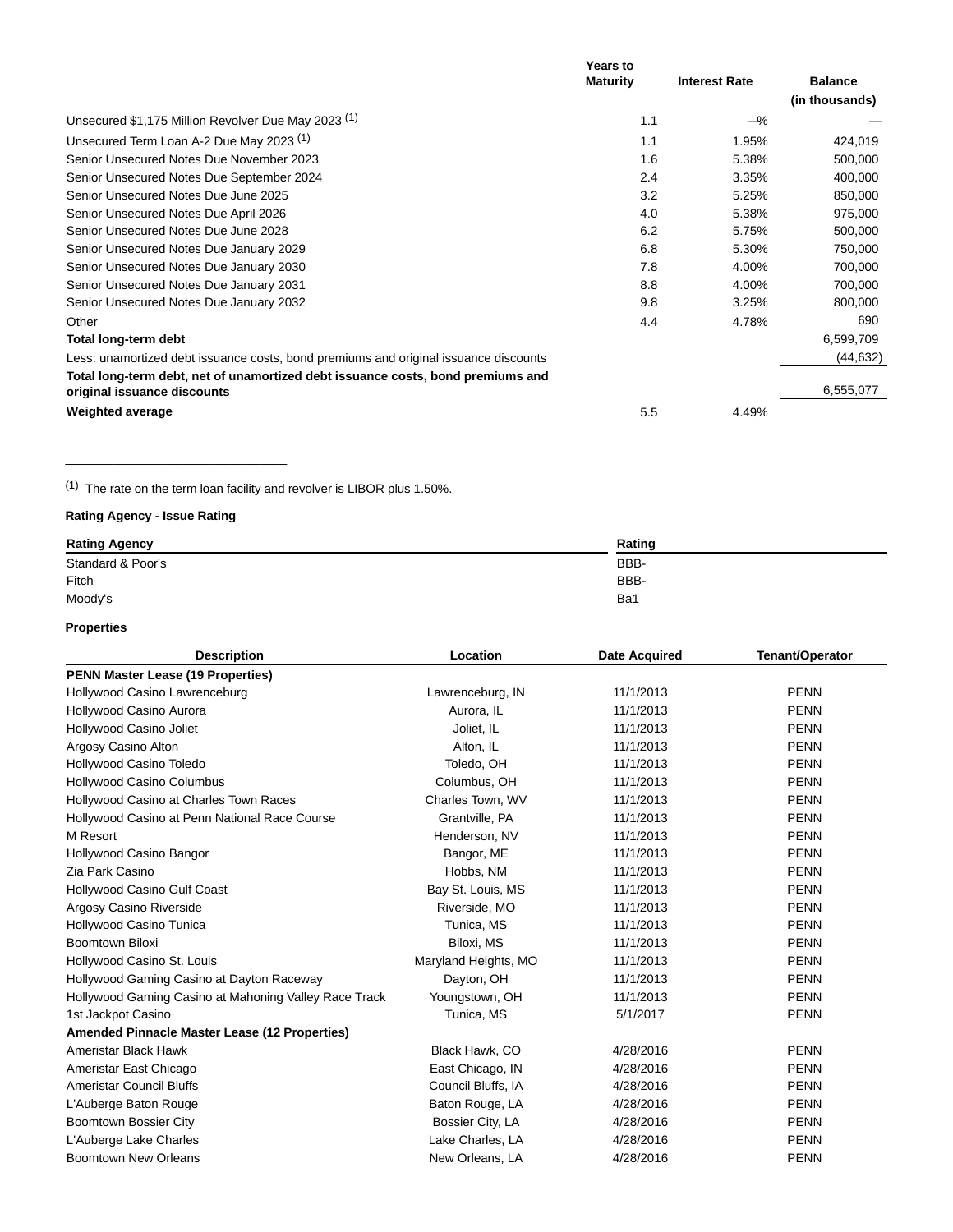| Ameristar Vicksburg                             | Vicksburg, MS     | 4/28/2016  | <b>PENN</b>  |
|-------------------------------------------------|-------------------|------------|--------------|
| River City Casino & Hotel                       | St. Louis, MO     | 4/28/2016  | <b>PENN</b>  |
| Jackpot Properties (Cactus Petes and Horseshu)  | Jackpot, NV       | 4/28/2016  | <b>PENN</b>  |
| Plainridge Park Casino                          | Plainridge, MA    | 10/15/2018 | <b>PENN</b>  |
| <b>CZR Master Lease (6 Properties)</b>          |                   |            |              |
| <b>Tropicana Atlantic City</b>                  | Atlantic City, NJ | 10/1/2018  | <b>CZR</b>   |
| Tropicana Laughlin                              | Laughlin, NV      | 10/1/2018  | <b>CZR</b>   |
| <b>Trop Casino Greenville</b>                   | Greenville, MS    | 10/1/2018  | <b>CZR</b>   |
| Belle of Baton Rouge                            | Baton Rouge, LA   | 10/1/2018  | <b>CZR</b>   |
| Isle Casino Hotel Bettendorf                    | Bettendorf, IA    | 12/18/2020 | <b>CZR</b>   |
| Isle Casino Hotel Waterloo                      | Waterloo, IA      | 12/18/2020 | <b>CZR</b>   |
| <b>BYD Master Lease (3 Properties)</b>          |                   |            |              |
| Belterra Casino Resort                          | Florence, IN      | 4/28/2016  | BYD.         |
| Ameristar Kansas City                           | Kansas City, MO   | 4/28/2016  | <b>BYD</b>   |
| Ameristar St. Charles                           | St. Charles, MO   | 4/28/2016  | <b>BYD</b>   |
| <b>Bally's Master Lease (2 Properties)</b>      |                   |            |              |
| Tropicana Evansville                            | Evansville, IN    | 06/03/2021 | <b>BALY</b>  |
| Dover Downs                                     | Dover, DE         | 06/03/2021 | <b>BALY</b>  |
| <b>Casino Queen Master Lease (2 Properties)</b> |                   |            |              |
| Casino Queen                                    | East St. Louis    | 1/23/2014  | Casino Queen |
| Hollywood Casino Baton Rouge                    | Baton Rouge, LA   | 12/17/2021 | Casino Queen |
| Pennsylvania Live! Master Lease (2 Properties)  |                   |            |              |
| Live! Casino & Hotel Philadelphia               | Philadelphia, PA  | 3/1/2022   | Cordish      |
| Live! Casino Pittsburgh                         | Greensburg, PA    | 3/1/2022   | Cordish      |
| <b>Single Asset Leases</b>                      |                   |            |              |
| Belterra Park Gaming & Entertainment Center     | Cincinnati, OH    | 10/15/2018 | <b>BYD</b>   |
| Lumière Place                                   | St. Louis, MO     | 10/1/2018  | <b>CZR</b>   |
| The Meadows Racetrack and Casino                | Washington, PA    | 9/9/2016   | <b>PENN</b>  |
| Hollywood Casino Morgantown                     | Morgantown, PA    | 10/1/2020  | <b>PENN</b>  |
| Hollywood Casino Perryville                     | Perryville, MD    | 7/1/2021   | <b>PENN</b>  |
| Live! Casino Maryland                           | Hanover, MD       | 12/29/2021 | Cordish      |
| <b>TRS Segment</b>                              |                   |            |              |
| Tropicana Las Vegas                             | Las Vegas, NV     | 4/16/2020  | <b>PENN</b>  |

# **Lease Information**

| <b>Master Leases</b> |  |
|----------------------|--|

|                                                                                  | <b>PENN Master</b><br>Lease | <b>PENN</b><br>Amended<br><b>Pinnacle</b> | <b>Caesars</b><br>Amended<br>and Restated<br><b>Master Lease Master Lease</b> | <b>BYD Master</b><br>Lease | <b>Bally's Master</b><br>Lease | Casino<br>Queen<br><b>Master Lease</b> | Pennsylvania<br><b>Live! Master</b><br>Lease<br>operated by<br>Cordish |
|----------------------------------------------------------------------------------|-----------------------------|-------------------------------------------|-------------------------------------------------------------------------------|----------------------------|--------------------------------|----------------------------------------|------------------------------------------------------------------------|
| <b>Property Count</b>                                                            | 19                          | 12                                        | 6                                                                             | 3                          | $\overline{2}$                 | $\overline{2}$                         | $\overline{2}$                                                         |
| Number of States Represented                                                     | 10                          | 8                                         | 5                                                                             | $\overline{2}$             | $\overline{2}$                 | $\overline{2}$                         |                                                                        |
| <b>Commencement Date</b>                                                         | 11/1/2013                   | 4/28/2016                                 | 10/1/2018                                                                     | 10/15/2018                 | 6/3/2021                       | 12/17/2021                             | 3/1/2022                                                               |
| <b>Lease Expiration Date</b>                                                     | 10/31/2033                  | 4/30/2031                                 | 9/30/2038                                                                     | 04/30/2026                 | 06/02/2036                     | 12/17/2036                             | 3/31/2061<br>21 (1 x 11                                                |
| <b>Remaining Renewal Terms</b>                                                   |                             |                                           | 15 (3x5 years) 20 (4x5 years) 20 (4x5 years) 25 (5x5 years)                   |                            | 20 (4x5 years)                 | 20 (4X5)<br>years)                     | years,<br>$1 \times 10$ years)                                         |
| Corporate Guarantee                                                              | Yes                         | <b>Yes</b>                                | Yes                                                                           | <b>No</b>                  | Yes                            | Yes                                    | No.                                                                    |
| Master Lease with Cross Collateralization                                        | Yes                         | Yes                                       | Yes                                                                           | Yes                        | <b>Yes</b>                     | Yes                                    | Yes                                                                    |
| <b>Technical Default Landlord Protection</b><br>Default Adjusted Revenue to Rent | Yes                         | Yes                                       | Yes                                                                           | Yes                        | Yes                            | Yes                                    | Yes                                                                    |
| Coverage                                                                         | 1.1                         | 1.2                                       | 1.2                                                                           | 1.4                        | $1.35\%$ (1)                   | 1.4                                    | 1.4                                                                    |
| <b>Competitive Radius Landlord Protection</b><br><b>Escalator Details</b>        | Yes                         | Yes                                       | Yes                                                                           | Yes                        | Yes                            | Yes                                    | Yes                                                                    |
| Yearly Base Rent Escalator Maximum                                               | 2%                          | 2%                                        | (3)                                                                           | 2%                         | (4)                            | (5)                                    | $1.75\%$ (6)                                                           |
| Coverage ratio at December 31, 2021 <sup>(2)</sup>                               | 2.26                        | 2.29                                      | 2.69                                                                          | 2.93                       | N/A                            | 3.12                                   | N/A                                                                    |
| Minimum Escalator Coverage Governor                                              | 1.8                         | 1.8                                       | N/A                                                                           | 1.8                        | N/A                            | N/A                                    | N/A                                                                    |
| Yearly Anniversary for Realization<br><b>Percentage Rent Reset Details</b>       | November                    | May                                       | October                                                                       | May                        | June                           | December                               | March 2024                                                             |
| <b>Reset Frequency</b>                                                           | 5 years                     | 2 years                                   | N/A                                                                           | 2 years                    | N/A                            | N/A                                    | N/A                                                                    |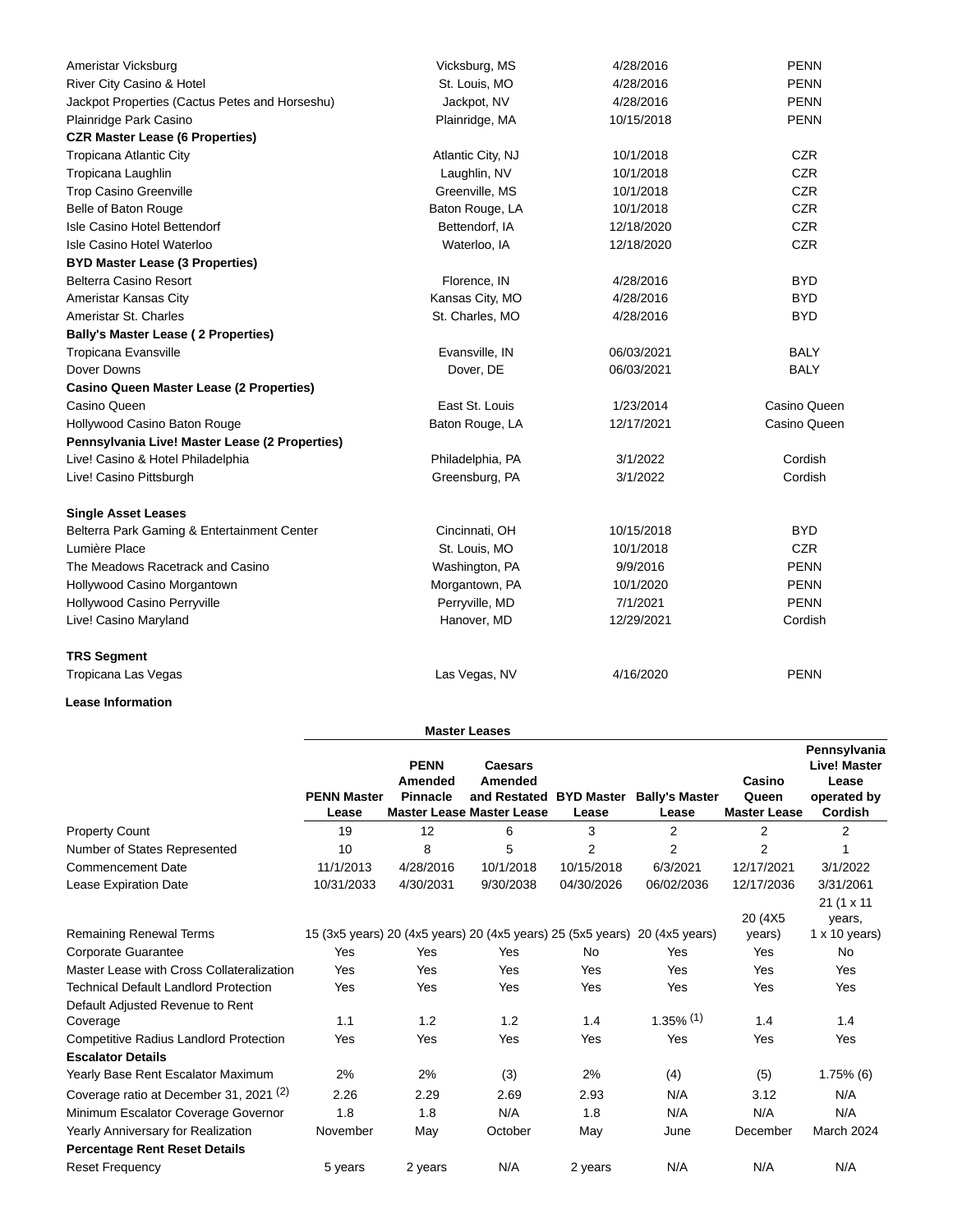|                        | November              |                                                          |     |             |     |                                           |     |
|------------------------|-----------------------|----------------------------------------------------------|-----|-------------|-----|-------------------------------------------|-----|
| <b>Next Reset</b><br>. | 2023<br>$\sim$ $\sim$ | 2022<br>Mav<br>$\sim$ $\sim$ $\sim$ $\sim$ $\sim$ $\sim$ | N/A | 2022<br>May | N/A | N/A<br>$\sim$ $\sim$ $\sim$ $\sim$ $\sim$ | N/f |

- (1) The Bally's Master Lease ratio declines to 1.20 once annual rent reaches \$60 million.
- (2) Information with respect to our tenants' rent coverage over the trailing twelve months was provided by our tenants as of December 31, 2021. Casino Queen Master Lease is calculated on a proforma basis for the addition of Hollywood Casino Baton Rouge. GLPI has not independently verified the accuracy of the tenants' information and therefore makes no representation as to its accuracy.
- (3) In the third lease year the annual building base rent became \$62.1 million and the annual land component was increased to \$23.6 million. Building base rent shall be increased by 1.25% annually in the 5th and 6th lease year, 1.75% in the 7th and 8th lease year, and 2% in the 9th lease year and each year thereafter. On December 18, 2020, the Company and Caesars completed an Exchange Agreement (the "Exchange Agreement") with subsidiaries of Caesars in which Caesars transferred to the Company the real estate assets of Waterloo and Bettendorf in exchange for the transfer by the Company to Caesars of the real property assets of Tropicana Evansville, plus a cash payment of \$5.7 million. In connection with the Exchange Agreement, the annual building base rent was increased to \$62.5 million and the annual land component was increased to \$23.7 million.
- (4) If the CPI increase is at least 0.5% for any lease year, then the rent under the Bally's Master Lease shall increase by the greater of 1% of the rent as of the immediately preceding lease year and the CPI increase capped at 2%. If the CPI is less than 0.5% for such lease year, then the rent shall not increase for such lease year.
- (5) Rent increases by 0.5% for the first six years. Beginning in the seventh lease year through the remainder of the lease term, if the CPI increases by at least 0.25% for any lease year then annual rent shall be increased by 1.25%, and if the CPI is less than 0.25% then rent will remain unchanged for such lease year.
- (6) Effective on the second anniversary of the commencement date of the lease.

#### **Lease Information**

|                                                    | <b>Single Property Leases</b>                              |                                                       |                                                     |                                                   |                                                          |                                                               |  |
|----------------------------------------------------|------------------------------------------------------------|-------------------------------------------------------|-----------------------------------------------------|---------------------------------------------------|----------------------------------------------------------|---------------------------------------------------------------|--|
|                                                    | <b>Belterra Park</b><br>Lease<br>operated by<br><b>BYD</b> | <b>Meadows</b><br>Lease<br>operated by<br><b>PENN</b> | Lumière Place<br>Lease<br>operated by<br><b>CZR</b> | Morgantown<br>Lease<br>operated by<br><b>PENN</b> | <b>Perryville</b><br>Lease<br>operated by<br><b>PENN</b> | Live! Casino &<br>Hotel<br>Maryland<br>operated by<br>Cordish |  |
| <b>Commencement Date</b>                           | 10/15/2018                                                 | 9/9/2016                                              | 9/29/2020                                           | 10/1/2020                                         | 7/1/2021                                                 | 12/29/2021                                                    |  |
| Lease Expiration Date                              | 04/30/2026                                                 | 9/30/2026                                             | 10/31/2033                                          | 10/31/2040                                        | 6/30/2041                                                | 12/31/2060                                                    |  |
|                                                    |                                                            | 19 (3x5years,                                         |                                                     |                                                   |                                                          | 21 (1 x 11<br>years, $1 \times 10$                            |  |
| <b>Remaining Renewal Terms</b>                     | 25 (5x5 years)                                             | 1x4 years)                                            | 20 (4x5 years)                                      | 30 (6x5 years)                                    | $15$ (3x5 years)                                         | years)                                                        |  |
| Corporate Guarantee                                | <b>No</b>                                                  | Yes                                                   | Yes                                                 | Yes                                               | Yes                                                      | No                                                            |  |
| <b>Technical Default Landlord Protection</b>       | Yes                                                        | Yes                                                   | Yes                                                 | Yes                                               | <b>Yes</b>                                               | <b>Yes</b>                                                    |  |
| Default Adjusted Revenue to Rent Coverage          | 1.4                                                        | 1.2                                                   | 1.2                                                 | N/A                                               | 1.2                                                      | 1.4                                                           |  |
| <b>Competitive Radius Landlord Protection</b>      | Yes                                                        | Yes                                                   | Yes                                                 | N/A                                               | Yes                                                      | <b>Yes</b>                                                    |  |
| <b>Escalator Details</b>                           |                                                            |                                                       |                                                     |                                                   |                                                          |                                                               |  |
| Yearly Base Rent Escalator Maximum                 | 2%                                                         | $5\%$ (1)                                             | $1.25\%$ <sup>(2)</sup>                             | $1.5\%$ (3)                                       | $1.5\%$ (4)                                              | $1.75\%$ (5)                                                  |  |
| Coverage ratio at December 31, 2021 <sup>(6)</sup> | 4.21                                                       | 1.77                                                  | 2.93                                                | N/A                                               | N/A                                                      | N/A                                                           |  |
| Minimum Escalator Coverage Governor                | 1.8                                                        | 2.0                                                   | N/A                                                 | N/A                                               | N/A                                                      | N/A                                                           |  |
| Yearly Anniversary for Realization                 | May                                                        | October                                               | October                                             | October                                           | July                                                     | January 2024                                                  |  |
| <b>Percentage Rent Reset Details</b>               |                                                            |                                                       |                                                     |                                                   |                                                          |                                                               |  |
| <b>Reset Frequency</b>                             | 2 years                                                    | 2 years                                               | N/A                                                 | N/A                                               | N/A                                                      | N/A                                                           |  |
| <b>Next Reset</b>                                  | May 2022                                                   | October 2022                                          | N/A                                                 | N/A                                               | N/A                                                      | N/A                                                           |  |

(1) Meadows contains an annual escalator for up to 5% of the base rent, if certain rent coverage ratio thresholds are met, which remains at 5% until the earlier of 10 years or the year in which total rent is \$31 million, at which point the escalator is reduced to 2%.

(2) For the second through fifth lease years, after which time the annual escalation becomes 1.75% for the 6th and 7th lease years and then 2% for the remaining term of the lease.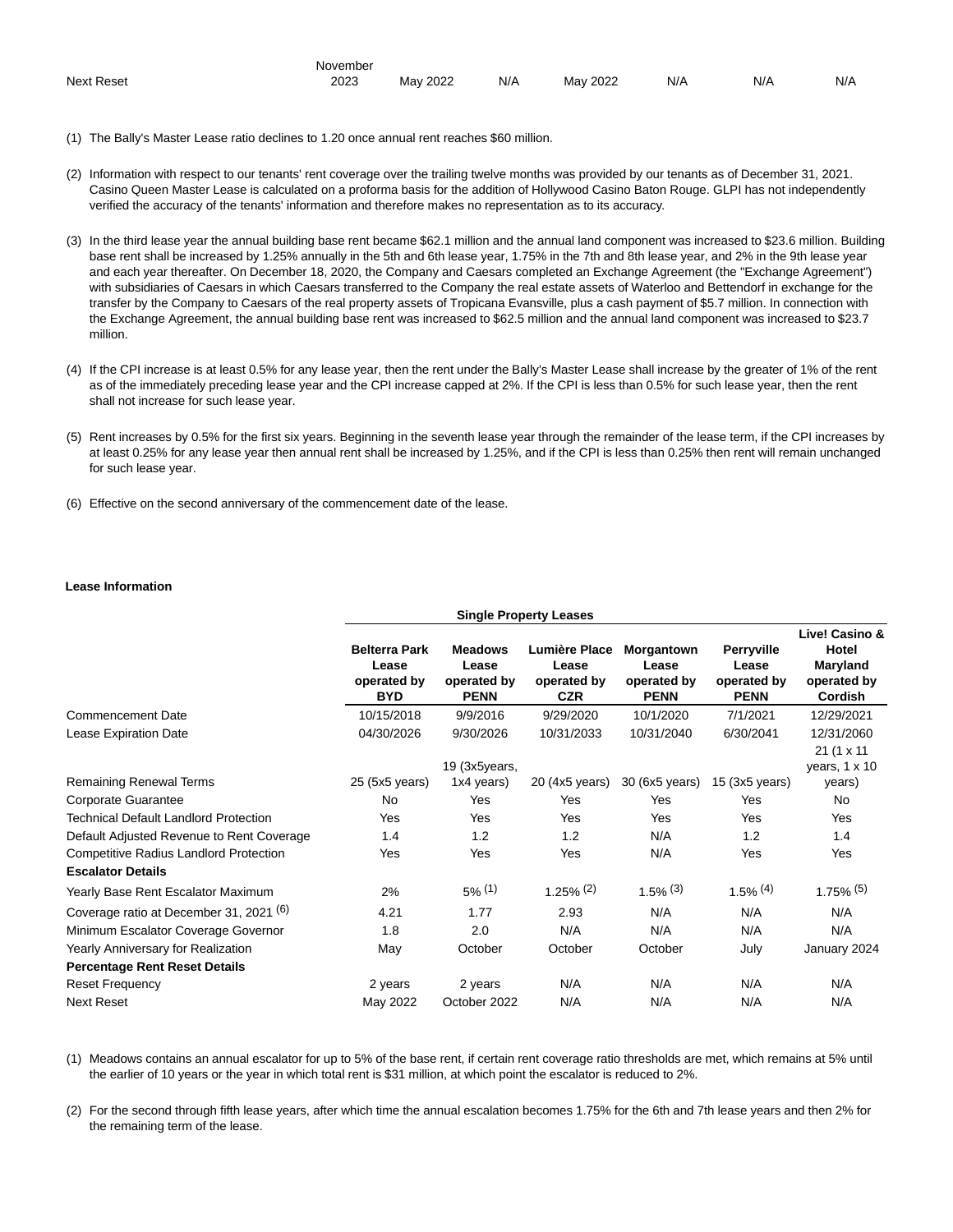- (3) Increases by 1.5% on the opening date and for the first three lease years. Commencing on the fourth anniversary of the opening date and for each anniversary thereafter, if the CPI increase is at least 0.5% for any lease year, the rent for such lease year shall increase by 1.25% of rent as of the immediately preceding lease year, and if the CPI increase is less than 0.5% for such lease year, then the rent shall not increase for such lease year.
- (4) Building base rent increase for the second through fourth lease years, after which time the annual escalation becomes 1.25% to the extent CPI for the preceding lease year is at least 0.5%.
- (5) Effective on the second anniversary of the commencement date of the lease.
- (6) Information with respect to our tenants' rent coverage over the trailing twelve months was provided by our tenants as of December 31, 2021. GLPI has not independently verified the accuracy of the tenants' information and therefore makes no representation as to its accuracy.

#### **Disclosure Regarding Non-GAAP Financial Measures**

FFO, FFO per diluted common share and OP units, AFFO, AFFO per diluted common share and OP units, Adjusted EBITDA and Cash NOI, which are detailed in the reconciliation tables that accompany this release, are used by the Company as performance measures for benchmarking against the Company's peers and as internal measures of business operating performance, which is used for a bonus metric. These metrics are presented assuming full conversion of limited partnership units to common shares and therefore before the income statement impact of non-controlling interests. The Company believes FFO, FFO per diluted common share and OP units, AFFO, AFFO per diluted common share and OP units, Adjusted EBITDA and Cash NOI provide a meaningful perspective of the underlying operating performance of the Company's current business. This is especially true since these measures exclude real estate depreciation and we believe that real estate values fluctuate based on market conditions rather than depreciating in value ratably on a straight-line basis over time. Cash NOI is rental and other property income, less cash property level expenses. Cash NOI excludes depreciation, the amortization of land rights, real estate general and administrative expenses, other non-routine costs and the impact of certain generally accepted accounting principles ("GAAP") adjustments to rental revenue, such as straight-line rent adjustments and non-cash ground lease income and expense. It is management's view that Cash NOI is a performance measure used to evaluate the operating performance of the Company's real estate operations and provides investors relevant and useful information because it reflects only income and operating expense items that are incurred at the property level and presents them on an unleveraged basis.

FFO, FFO per diluted common share and OP units, AFFO, AFFO per diluted common share and OP units, Adjusted EBITDA and Cash NOI are non-GAAP financial measures that are considered supplemental measures for the real estate industry and a supplement to GAAP measures. NAREIT defines FFO as net income (computed in accordance with GAAP), excluding (gains) or losses from dispositions of property and real estate depreciation. We have defined AFFO as FFO excluding stock based compensation expense, the amortization of debt issuance costs, bond premiums and original issuance discounts, other depreciation, the amortization of land rights, accretion on investment in leases, financing receivables, non-cash adjustments to financing lease liabilities, straight-line rent adjustments, (gains) or losses on sale of operations, net of tax, losses on debt extinguishment, and provision for credit losses, net, reduced by capital maintenance expenditures. We have defined Adjusted EBITDA as net income excluding interest, income tax expense, depreciation, gains or losses from dispositions of property and gains or losses on sales of operations, net of tax, stock based compensation expense, straight-line rent adjustments, the amortization of land rights, accretion on investment in leases, financing receivables, non-cash adjustments to financing lease liabilities, losses on debt extinguishment, and provision for credit losses, net. For financial reporting and debt covenant purposes, the Company includes the amounts of non-cash rents earned in FFO, AFFO, and Adjusted EBITDA. Finally, we have defined Cash NOI as Adjusted EBITDA excluding general and administrative expenses and including stock based compensation expense and (gains) or losses from dispositions of property.

FFO, FFO per diluted common share and OP units, AFFO, AFFO per diluted common share and OP units, Adjusted EBITDA and Cash NOI are not recognized terms under GAAP. These non-GAAP financial measures: (i) do not represent cash flow from operations as defined by GAAP; (ii) should not be considered as an alternative to net income as a measure of operating performance or to cash flows from operating, investing and financing activities; and (iii) are not alternatives to cash flow as a measure of liquidity. In addition, these measures should not be viewed as an indication of our ability to fund all of our cash needs, including to make cash distributions to our shareholders, to fund capital improvements, or to make interest payments on our indebtedness. Investors are also cautioned that FFO, FFO per share, AFFO, AFFO per share, Adjusted EBITDA and Cash NOI, as presented, may not be comparable to similarly titled measures reported by other real estate companies, including REITs, due to the fact that not all real estate companies use the same definitions. Our presentation of these measures does not replace the presentation of our financial results in accordance with GAAP.

#### **About Gaming and Leisure Properties**

GLPI is engaged in the business of acquiring, financing, and owning real estate property to be leased to gaming operators in triple-net lease arrangements, pursuant to which the tenant is responsible for all facility maintenance, insurance required in connection with the leased properties and the business conducted on the leased properties, taxes levied on or with respect to the leased properties and all utilities and other services necessary or appropriate for the leased properties and the business conducted on the leased properties.

#### **Forward-Looking Statements**

This press release includes "forward-looking statements" within the meaning of Section 27A of the Securities Act of 1933, as amended, and Section 21E of the Securities Exchange Act of 1934, as amended, including our expectations regarding our ability to increase AFFO and dividends through portfolio expansion and diversification and the potential impact of future transactions, if any. Forward-looking statements can be identified by the use of forward-looking terminology such as "expects," "believes," "estimates," "intends," "may," "will," "should" or "anticipates" or the negative or other variation of these or similar words, or by discussions of future events, strategies or risks and uncertainties. Such forward looking statements are inherently subject to risks, uncertainties and assumptions about GLPI and its subsidiaries, including risks related to the following: the effect of pandemics, such as COVID-19, on GLPI as a result of the impact such pandemics may have on the business operations of GLPI's tenants and their continued ability to pay rent in a timely manner or at all; the potential negative impact of recent high levels of inflation (which have been exacerbated by the armed conflict between Russia and Ukraine) on our tenants operations, GLPI's ability to participate in its tenants' growth and expansion initiatives, GLPI's ability to successfully consummate the announced transaction for Tropicana Las Vegas with Bally's, including the ability of the parties to satisfy